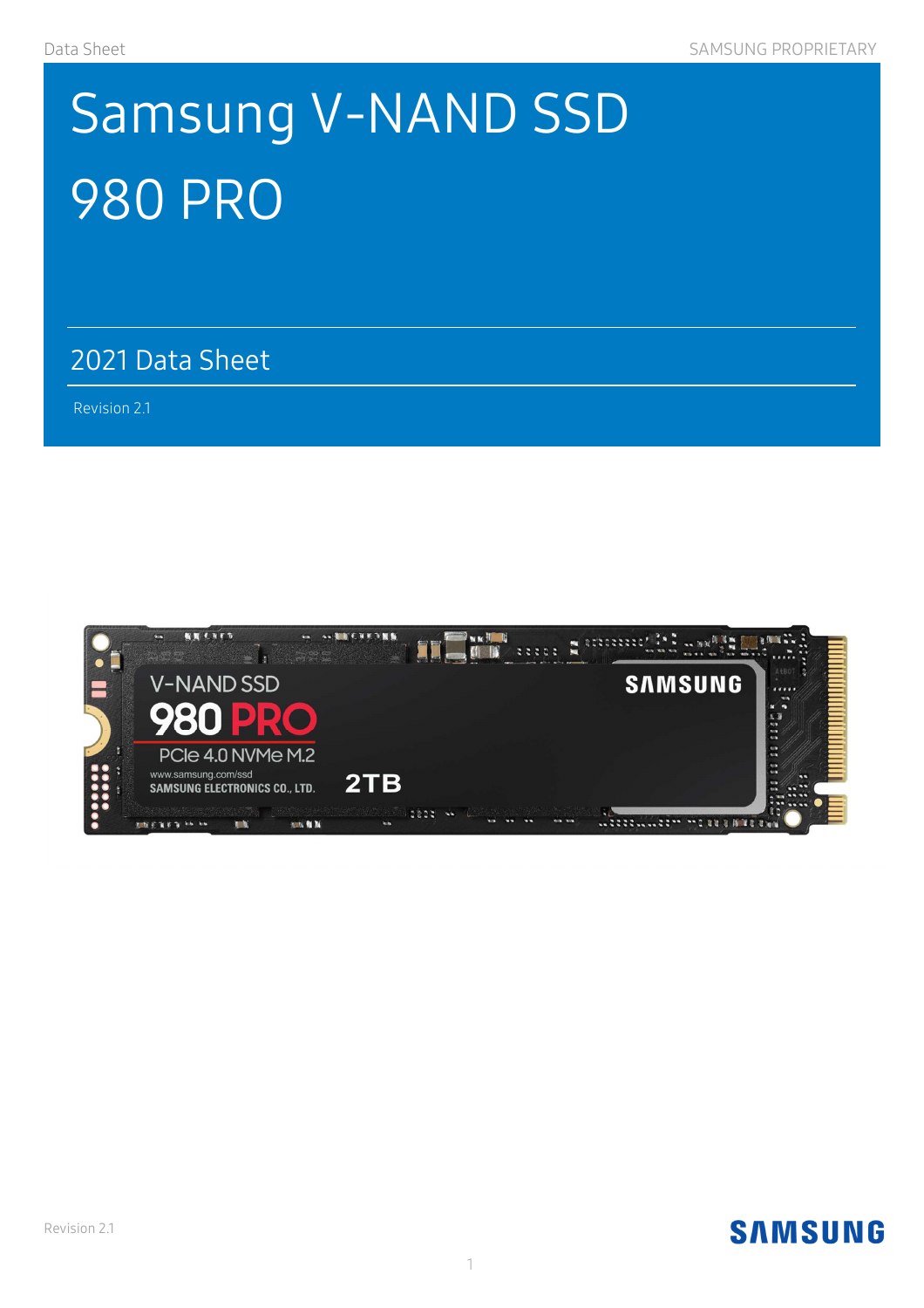#### LEGAL DISCLAIMER

SAMSUNG ELECTRONICS CO., LTD. RESERVES THE RIGHT TO CHANGE PRODUCTS, INFORMATION AND SPECIFICATIONS WITHOUT NOTICE.

Products and specifications discussed herein are provided for reference purposes only. All information discussed herein may change without notice and is provided on an "AS IS" basis, without warranties of any kind. This document and all information discussed herein remain the sole and exclusive property of Samsung Electronics Co., Ltd. No license of any patent, copyright, mask work, trademark or any other intellectual property right is granted under this document, by implication, estoppels or otherwise. Samsung products are not intended for use in life support, critical care, medical, safety equipment, or similar applications where product failure could result in loss of life or personal or physical harm, or any military or defense application, or any governmental procurement to which special terms or provisions may apply. For updates or additional information about Samsung products, contact your nearest Samsung representative. All brand names, trademarks and registered trademarks belong to their respective owners.

#### COPYRIGHT © 2021

This material is copyrighted by Samsung Electronics Co., Ltd. Any unauthorized reproductions, use or disclosure of this material, or any part thereof, is strictly prohibited and is a violation under copyright law.

#### TRADEMARKS & SERVICE MARKS

The Samsung logo is the trademark of Samsung Electronics Co., Ltd. All other company and product names may be trademarks of the respective companies with which they are associated.

For more information, please visit www.samsung.com/ssd and www.samsungssd.com. To download the latest software & manuals, please visit www.samsung.com/samsungssd

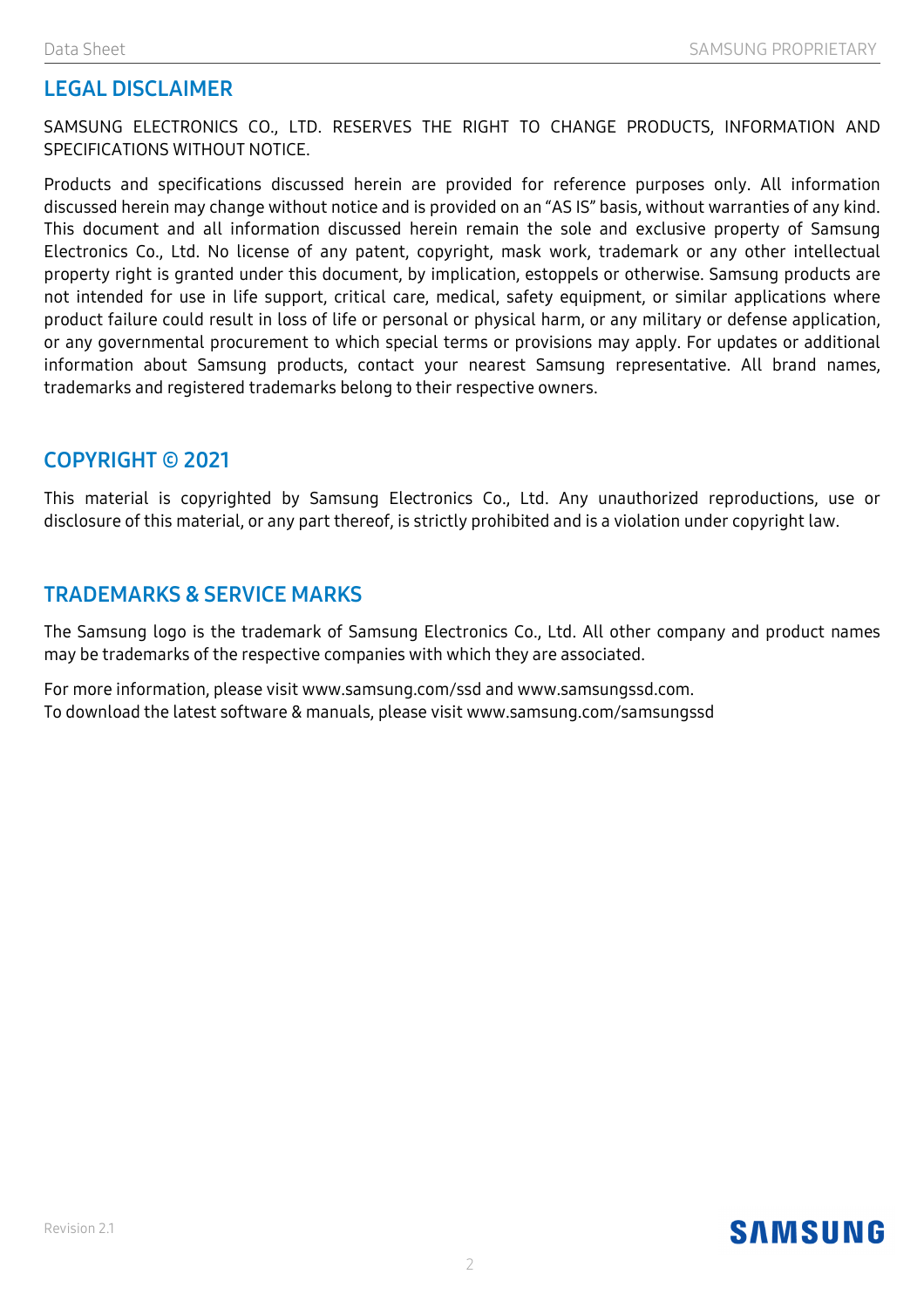#### TECHNICAL SPECIFICATIONS

| Samsung SSD 980 PRO                        |                                                                             |               |                                                                                |             |             |             |  |
|--------------------------------------------|-----------------------------------------------------------------------------|---------------|--------------------------------------------------------------------------------|-------------|-------------|-------------|--|
| <b>Usage Application</b>                   | <b>Client PCs</b>                                                           |               |                                                                                |             |             |             |  |
| Interface                                  | PCIe Gen 4.0 x4, NVMe 1.3c                                                  |               |                                                                                |             |             |             |  |
| Hardware Information                       | Capacity <sup>1)</sup>                                                      |               | 250GB                                                                          | 500GB       | 1TB         | 2TB         |  |
|                                            | Controller                                                                  |               | Samsung in-house Controller                                                    |             |             |             |  |
|                                            | <b>NAND Flash Memory</b>                                                    |               | Samsung V-NAND 3bit MLC                                                        |             |             |             |  |
|                                            | <b>DRAM Cache Memory</b>                                                    |               | 512MB LPDDR4<br>1GB LPDDR4<br>2GB LPDDR4                                       |             |             |             |  |
|                                            | Dimension                                                                   |               | Max 80.15 x Max 22.15 x Max 2.38 (mm)                                          |             |             |             |  |
|                                            | Form Factor                                                                 |               | M.2 (2280)                                                                     |             |             |             |  |
|                                            | Sequential Read                                                             |               | 6,400 MB/s                                                                     | 6,900 MB/s  | 7,000 MB/s  | 7,000 MB/s  |  |
| Performance<br>$(Up to.)^{2(3)}4$          | Sequential Write                                                            |               | 2,700 MB/s                                                                     | 5,000 MB/s  | 5,000 MB/s  | 5,100 MB/s  |  |
|                                            | QD <sub>1</sub>                                                             | Ran. Read     | 22K IOPS                                                                       | 22KIOPS     | 22KIOPS     | 22KIOPS     |  |
|                                            | Thread 1                                                                    | Ran. Write    | 60KIOPS                                                                        | 60KIOPS     | 60K IOPS    | 60KIOPS     |  |
|                                            | QD 32                                                                       | Ran. Read     | <b>500KIOPS</b>                                                                | 800KIOPS    | 1,000K IOPS | 1,000K IOPS |  |
|                                            | Thread 16                                                                   | Ran. Write    | 600KIOPS                                                                       | 1,000K IOPS | 1,000K IOPS | 1,000K IOPS |  |
| Power<br>Consumption (Up to) <sup>5)</sup> | Idle (ASPT on)                                                              |               | 35mW                                                                           |             |             |             |  |
|                                            | Active                                                                      | Read          | 5.0W                                                                           | 5.9 W       | 6.2W        | 6.1W        |  |
|                                            | (Avg.)                                                                      | Write         | 3.9 W                                                                          | 5.4 W       | 5.7W        | 5.6W        |  |
|                                            | L1.2 mode                                                                   |               | 5 mW                                                                           |             |             |             |  |
| Reliability                                | Temp.                                                                       | Operating     | 0°C to 70°C<br>(Measured by S.M.A.R.T. Temperature Proper airflow recommended) |             |             |             |  |
|                                            |                                                                             | Non-Operating | -40°C to 85°C                                                                  |             |             |             |  |
|                                            | Humidity                                                                    |               | 5% to 95% non-condensing                                                       |             |             |             |  |
|                                            | Shock                                                                       | Non-Operating | 1,500G(Gravity), duration: 0.5ms, 3 axis                                       |             |             |             |  |
|                                            | Vibration                                                                   | Non-Operating | 20~2,000Hz, 20G                                                                |             |             |             |  |
|                                            | <b>MTBF</b>                                                                 |               | 1.5 million hours                                                              |             |             |             |  |
| Warranty <sup>6)</sup>                     | <b>TBW</b>                                                                  |               | 150TB                                                                          | 300TB       | 600TB       | 1,200TB     |  |
|                                            | Period                                                                      |               | 5 years limited                                                                |             |             |             |  |
| <b>Supporting Features</b>                 | TRIM (Required OS support), Garbage Collection, S.M.A.R.T                   |               |                                                                                |             |             |             |  |
| Data Security                              | AES 256-bit Full Disk Encryption, TCG/Opal V2.0, Encrypted Drive (IEEE1667) |               |                                                                                |             |             |             |  |

1) 1GB = 1,000,000,000 bytes by IDEMA. A certain portion of capacity may be used for system file and maintenance use, thus the actual available capacity may differ from the labeled capacity.

2) 980 PRO is backward compatible with PCIe 3.0. Sequential performances (up to): 3500 MB/s for reads, 2700MB/s (250GB), 3400MB/s (500GB), 3450 MB/s (1TB), 3470MB/s (2TB) for writes. Random performances (up to): 560K (250GB), 690K IOPS (500GB/1TB), 680K IOPS (2TB) for reads, 620K (250/500GB), 660K IOPS (1TB), 630K IOPS (2TB) for writes.

3) Sequential and random performance measurements are based on IOmeter1.1.0. Performance may vary based on SSD's firmware version, system hardware & configuration. Test System: AMD Ryzen 9 3900X 12-Core Processor CPU@3.79GHz, DDR4 2666MHz 16GBx2, OS-Windows 10 Pro 64bit, Chipset-ASUS-X570-ROG CROSSHAIR VIII FORMULAv

4) Sequential and random write performance was measured with Intelligent TurboWrite technology being activated. Intelligent TurboWrite operates only within a specific data transfer size. For detailed information, please contact your local service center

5) Power consumption is measured with IOmeter1.1.0 version with AMD Ryzen 7 3700X 8 Core @3.6GHz, DDR4 8GBx2, OS-Windows 10 Pro 64bit, Chipset-GIGABYTE-X570-AORUS MASTER

6) All documented endurance test results are in compliance with JESD218 Standards. Please visit www.jedec.org for detailed information on JESD218 Standards. TBW means Terabytes Written, Warranty provides coverage for the stated time period or the TBW, whichever comes first. Please refer to the detailed warranty statement here at http://www.samsung.com/samsungssd.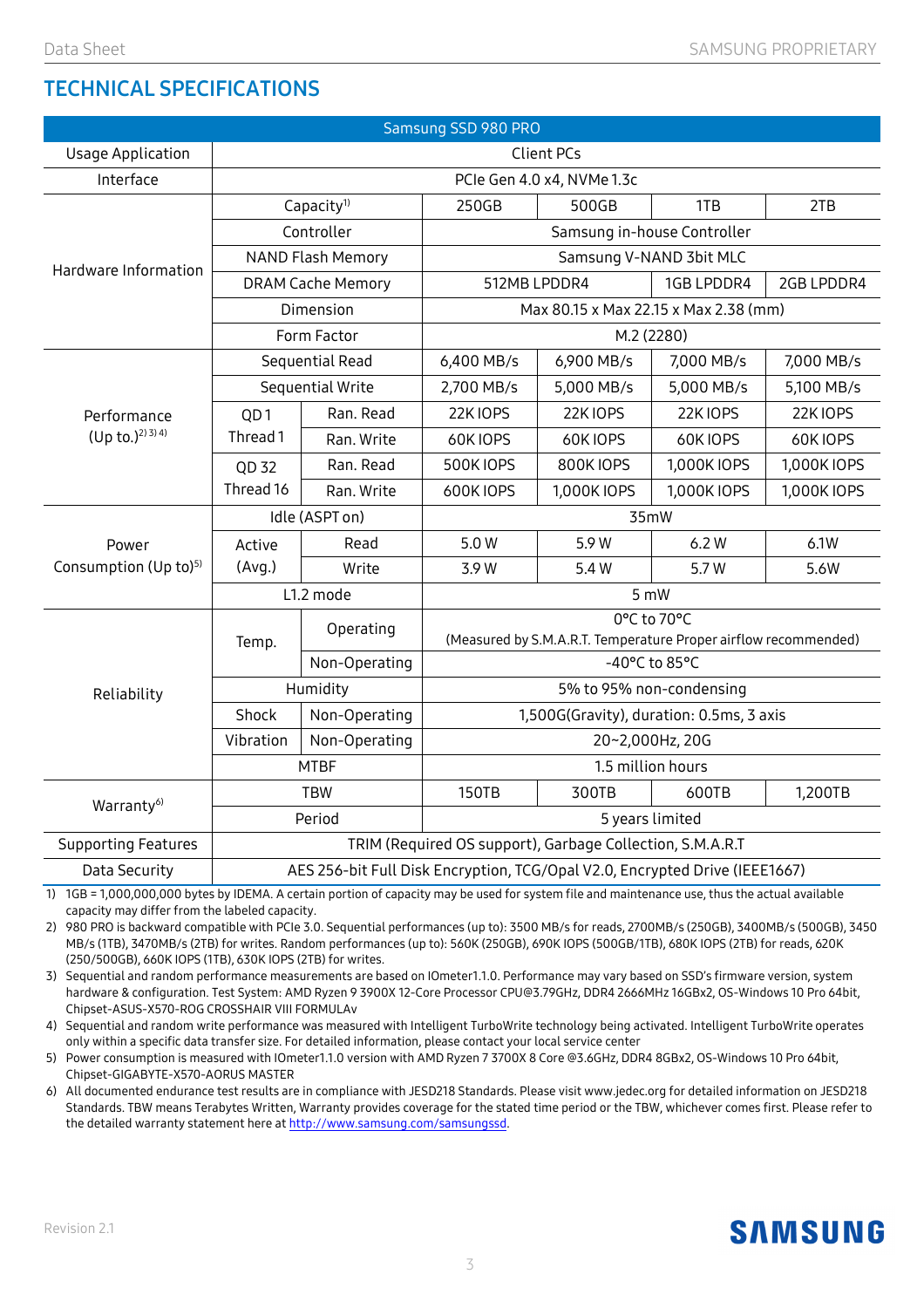#### PRODUCT LINEUP

| Density      | <b>Model Name</b> | <b>Box Contents</b>       | <b>Model Code</b> |
|--------------|-------------------|---------------------------|-------------------|
| 250GB*       | MZ-V8P250         | Samsung SSD 980 PRO 250GB | MZ-V8P250BW       |
|              |                   | <b>Warranty Statement</b> | MZ-V8P250B/AM     |
| $500GB*$     | MZ-V8P500         | Samsung SSD 980 PRO 500GB | MZ-V8P500BW       |
|              |                   | <b>Warranty Statement</b> | MZ-V8P500B/AM     |
| 1TB          | MZ-V8P1T0         | Samsung SSD 980 PRO 1TB   | MZ-V8P1T0BW       |
| $(1,000GB*)$ |                   | <b>Warranty Statement</b> | MZ-V8P1T0B/AM     |
| 2TB          | MZ-V8P2T0         | Samsung SSD 980 PRO 2TB   | MZ-V8P2T0BW       |
| (2,000GB*)   |                   | <b>Warranty Statement</b> | MZ-V8P2T0B/AM     |

\* GB: 1GB = 1,000,000,000 bytes. The actual usable capacity may be less than the labeled capacity.

For more information, including but not limited to the warranty provided for this product, and to download the latest software & manuals, please visit www.samsung.com/ssd and www.samsungssd.com.

#### TEST CONFIGURATION

Below you will find a list of system configurations Samsung used to obtain the results reported in this Data Sheet. All performance data was measured with the SSD as a secondary drive

|              | Read/Write Performance                | <b>Power Consumption</b>         |  |
|--------------|---------------------------------------|----------------------------------|--|
| Interface    | PCIe Gen 4.0 x4                       | PCIe Gen 4.0 x4                  |  |
| OS           | Windows 10 Pro 64bit                  | Windows 10 Pro 64bit             |  |
| <b>CPU</b>   | AMD Ryzen 9 3900X 12-Core CPU@3.79GHz | AMD Ryzen 7 3700X 8 Core @3.6GHz |  |
| Memory       | DDR4 2666MHz 16GBx2                   | DDR4 8GBx2                       |  |
| Chipset      | ASUS-X570-ROG CROSSHAIR VIII FORMULAV | GIGABYTE-X570-AORUS MASTER       |  |
| Test Program | IOmeter 1.1.0                         | IOmeter 1.1.0                    |  |

The test values in the review were obtained under the following BIOS settings.

1) BIOS version: 1201(2019/11/18)

2) Advanced/AMD CBS/CPU Common Options/Global C-state Control: Auto -> Disabled

3) Overclock

3-1) Ai Overclock Tuner: Default -> Manual

3-2) Memory Frequency: Auto -> DDR4-3600MHz

3-3) Core Performance Boost: Auto -> Disabled

3-4) CPU Core Ratio: Auto -> 43.75

3-5) Precision Boos Overdrive/Precision Boost Overdrive: Auto -> Disabled

3-6) DRAM Timing Control/DRAM CAS# Latency: Auto -> 17

DRAM Timing Control/Trcdrd : Auto -> 19

DRAM Timing Control/Trcdwr : Auto -> 19

DRAM Timing Control/DRAM RAS# PRE Time: Auto -> 18

DRAM Timing Control/DRAM RAS# ACT Time: Auto -> 36

3-7) DRAM Voltage: Auto -> 1.35

## **SAMSUNG**